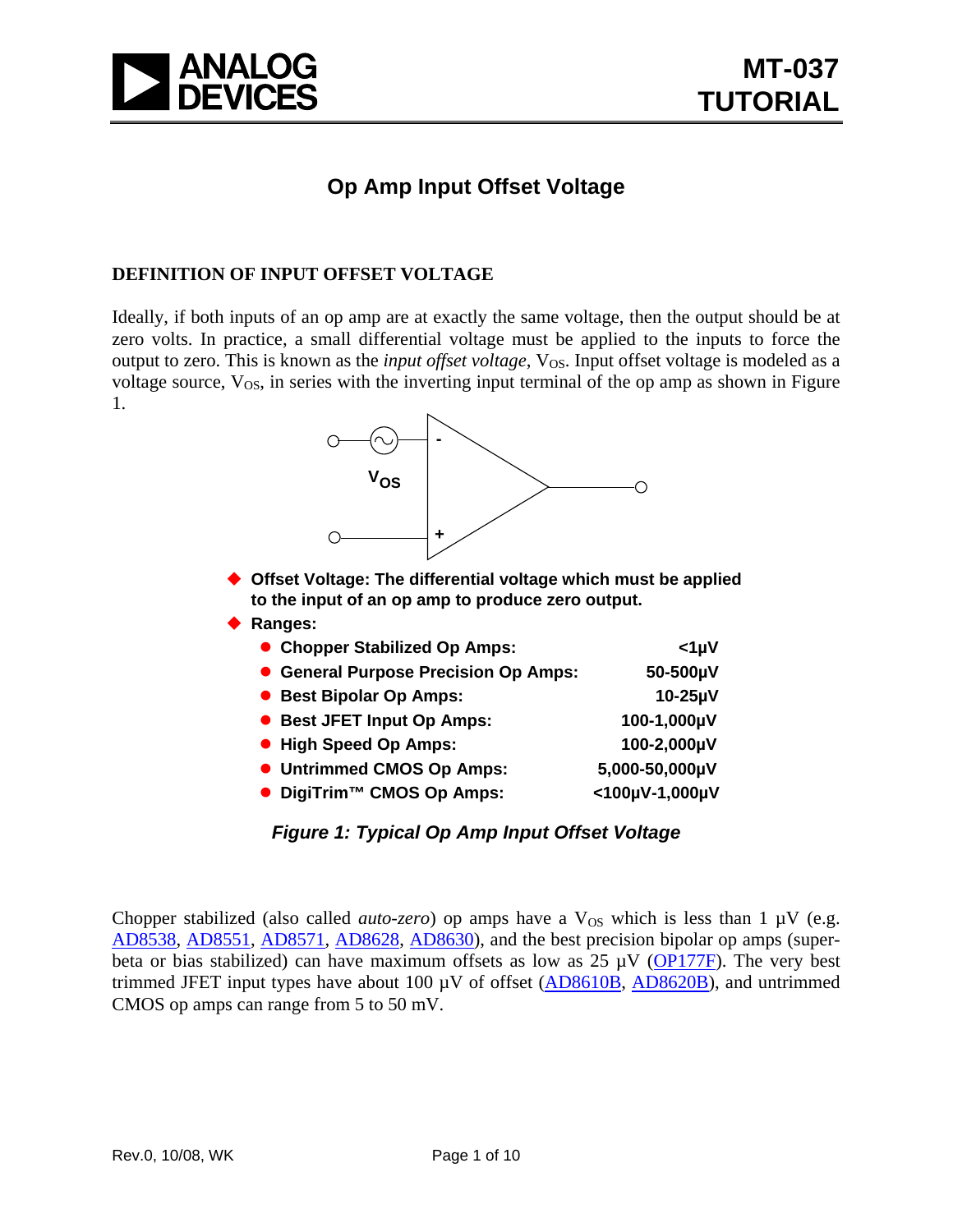However, the ADI DigiTrim<sup>™</sup> CMOS op amps have offset voltages less than 100  $\mu$ V (e.g., [AD8603](http://www.analog.com/en/prod/0,,759_786_AD8603%2C00.html), [AD8607](http://www.analog.com/en/prod/0,,759_786_AD8603%2C00.html), [AD8609,](http://www.analog.com/en/prod/0,,759_786_AD8603%2C00.html) [AD8605](http://www.analog.com/en/prod/0,,759_786_AD8605%2C00.html), [AD8606](http://www.analog.com/en/prod/0,,759_786_AD8605%2C00.html), [AD8608\)](http://www.analog.com/en/prod/0,,759_786_AD8605%2C00.html). Generally speaking, "precision" op amps will have  $V_{OS}$  < 0.5 mV, although some high speed amplifiers may be a little worse than this. The DigiTrim process is explained later in this tutorial.

### **INPUT OFFSET VOLTAGE DRIFT AND AGING EFFECTS**

Input offset voltage varies with temperature, and its temperature coefficient is known as  $TCV_{OS}$ , or more commonly, *drift*. Offset drift is affected by offset adjustments to the op amp, but when the offset voltage of a bipolar input op amp has been minimized, the drift may be as low as 0.1  $\mu$ V/°C (typical value for **[OP177F](http://www.analog.com/en/prod/0,,759_786_OP177%2C00.html)**). More typical drift values for a range of general purpose precision op amps lie in the range 1-10  $\mu$ V/°C. Most op amps have a specified value of TCV<sub>OS</sub>, but some, instead, have a second value of maximum  $V_{OS}$  that is guaranteed over the operating temperature range. Such a specification is less useful, because there is no guarantee that  $TCV_{OS}$ is constant or monotonic.

The offset voltage also changes as time passes, or *ages*. Aging is generally specified in µV/month or µV/1000 hours, but this can be misleading. Since aging is a "drunkard's walk" phenomenon, it is proportional to the *square root* of the elapsed time. An aging rate of 1  $\mu$ V/1000 hour therefore becomes about 3  $\mu$ V/year (not 9  $\mu$ V/year).

*Long-term stability* of the OP177F is approximately 0.3 µV/month. This refers to a time period *after* the first 30 days of operation. Excluding the initial hour of operation, changes in the offset voltage of these devices during the first 30 days of operation are typically less than  $2 \mu V$ .

Long-term stability of chopper-stabilized op amps is not specified because the auto-zero circuit removes any offset due to aging.

### **MEASURING INPUT OFFSET VOLTAGE**

Measuring input offset voltages of a few microvolts requires that the test circuit does not introduce more error than the offset voltage itself. Figure 2 shows a standard circuit for measuring offset voltage. The circuit amplifies the input offset voltage by the noise gain of 1001. The measurement is made at the amplifier output using an accurate digital voltmeter. The offset referred to the input (RTI) is calculated by dividing the output voltage by the noise gain. The small source resistance seen by the inputs results in negligible bias current contribution to the measured offset voltage. For example, 2 nA bias current flowing through the 10  $\Omega$  resistor produces a 0.02 µV error referred to the input.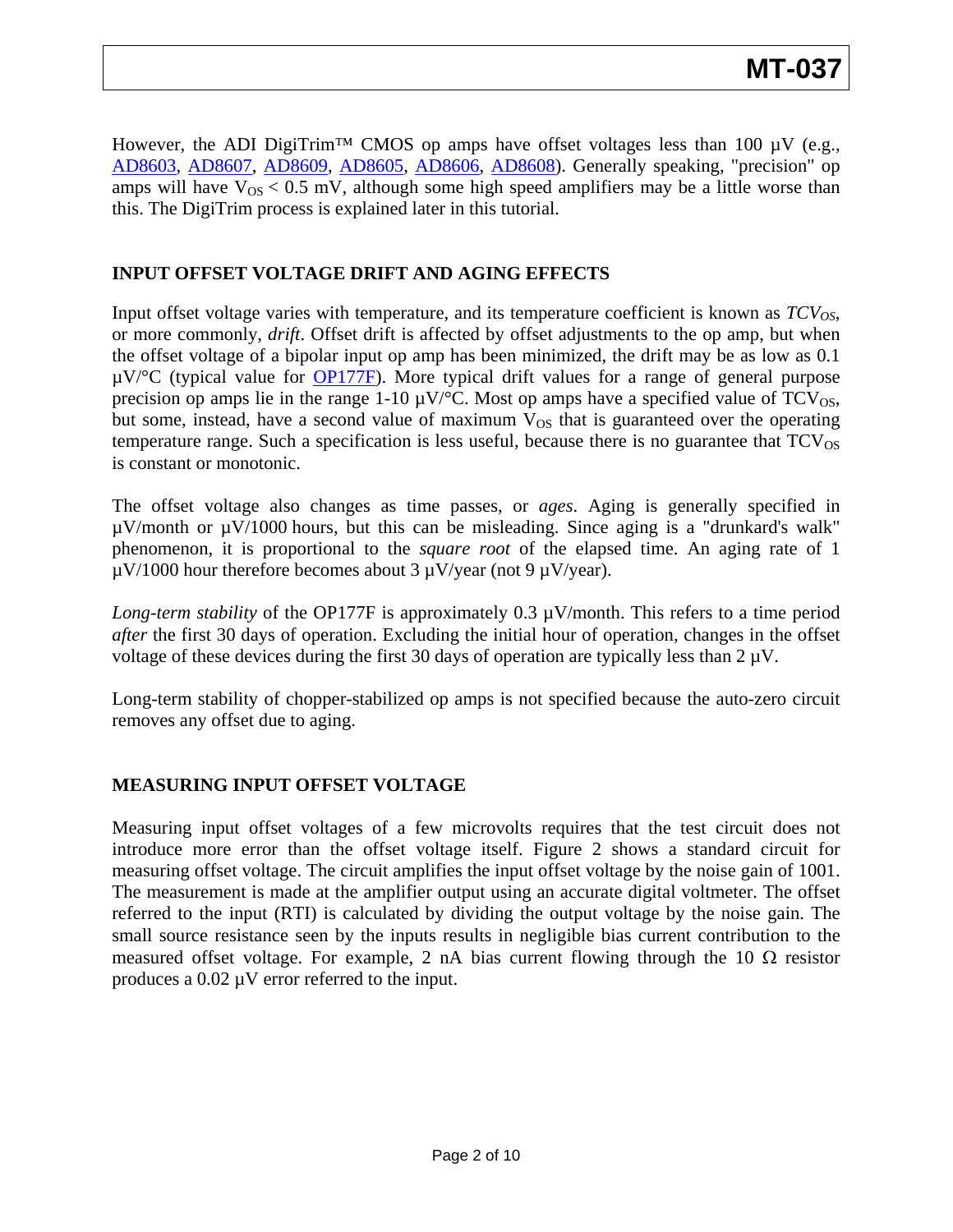## **MT-037**



*Figure 2: Measuring Input Offset Voltage* 

As simple as this circuit looks, it can give inaccurate results when testing precision op amps, unless care is taken in implementation. The largest potential error source comes from parasitic thermocouple junctions, formed where two different metals are joined. This thermocouple voltage can range from 2  $\mu$ V/°C to more than 40  $\mu$ V/°C. Note that in this circuit additional "dummy" resistors have been added to the non-inverting input, in order to exactly match/balance the thermocouple junctions in the inverting input path.

The accuracy of the measurement also depends on the mechanical layout of the components and exactly how they are placed on the PC board. Keep in mind that the two connections of a component such as a resistor create two equal, but opposite polarity thermoelectric voltages (assuming they are connected to the same metal, such as the copper trace on a PC board). These will cancel each other, *assuming both are at exactly the same temperature*. Clean connections and short lead lengths help to minimize temperature gradients and increase the accuracy of the measurement.

In the test circuit, airflow should be minimal so that all the thermocouple junctions stabilize at the same temperature. In some cases, the circuit should be placed in a small closed container to eliminate the effects of external air currents. The circuit should be placed flat on a surface so that convection currents flow up and off the top of the board, not across the components, as would be the case if the board were mounted vertically.

Measuring the offset voltage shift over temperature is an even more demanding challenge. Placing the printed circuit board containing the amplifier being tested in a small box or plastic bag with foam insulation prevents the temperature chamber air current from causing thermal gradients across the parasitic thermocouples. If cold testing is required, a dry nitrogen purge is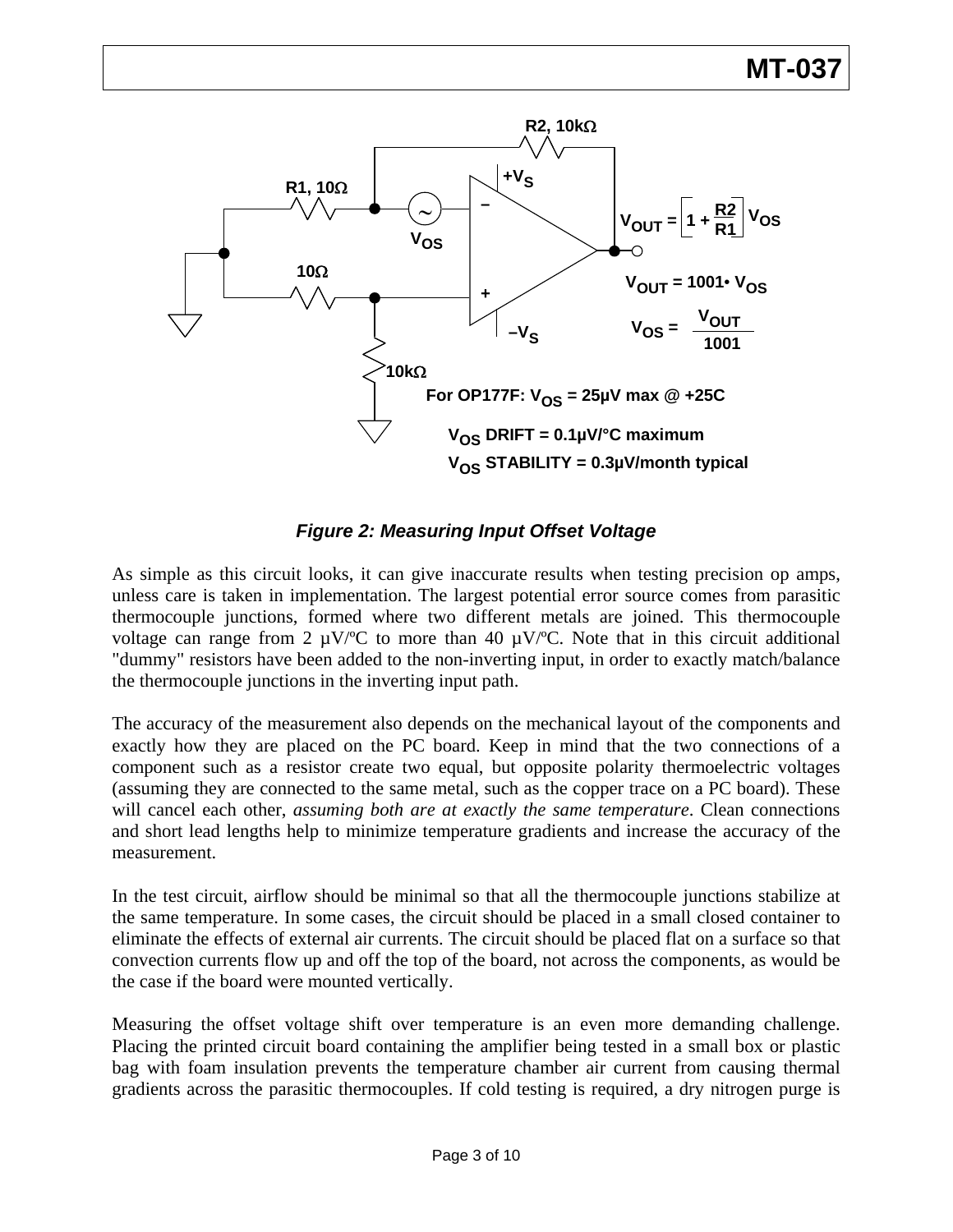recommended. Localized temperature cycling of the amplifier itself using a Thermostream-type heater/cooler may be an alternative, however these units tend to generate quite a bit of airflow that can be troublesome. Generally, the test circuit of Figure 2 can be made to work for many amplifiers. Low absolute values for the small resistors (such as  $10 \Omega$ ) will minimize bias current induced errors.

An alternate  $V_{OS}$  measurement method is shown in Figure 3, and is suitable for cases of high and/or unequal bias currents (as in the case of current feedback op amps). In this measurement method, an in-amp is connected to the op amp input terminals through isolation resistors, and provides the gain for the measurement. The offset voltage of the in-amp (measured with S closed) must then be subtracted from the final  $V_{OS}$  measurement.



*Figure 3: Alternate Input Offset Voltage Measurement Using an In-Amp* 

### **OFFSET VOLTAGE ADJUSTMENT USING "NULL" PINS**

Many single op amps have pins available for optional offset null. To make use of this feature, two pins are joined by a potentiometer, and the wiper goes to one of the supplies through a resistor, as shown generally in Figure 4. Note that if the wiper is accidentally connected to the wrong supply, the op amp will probably be destroyed—this is a common problem, when one op amp type is replaced by another. The range of offset adjustment in a well-designed op amp is no more than two or three times the maximum  $V_{OS}$  of the lowest grade device, in order to minimize sensitivity. Nevertheless, the voltage gain of an op amp at its offset adjustment pins may actually be greater than the gain at its signal inputs! It is therefore very important to keep these pins noise-free. Note that it is *never* advisable to use long leads from an op amp to a remote nulling potentiometer.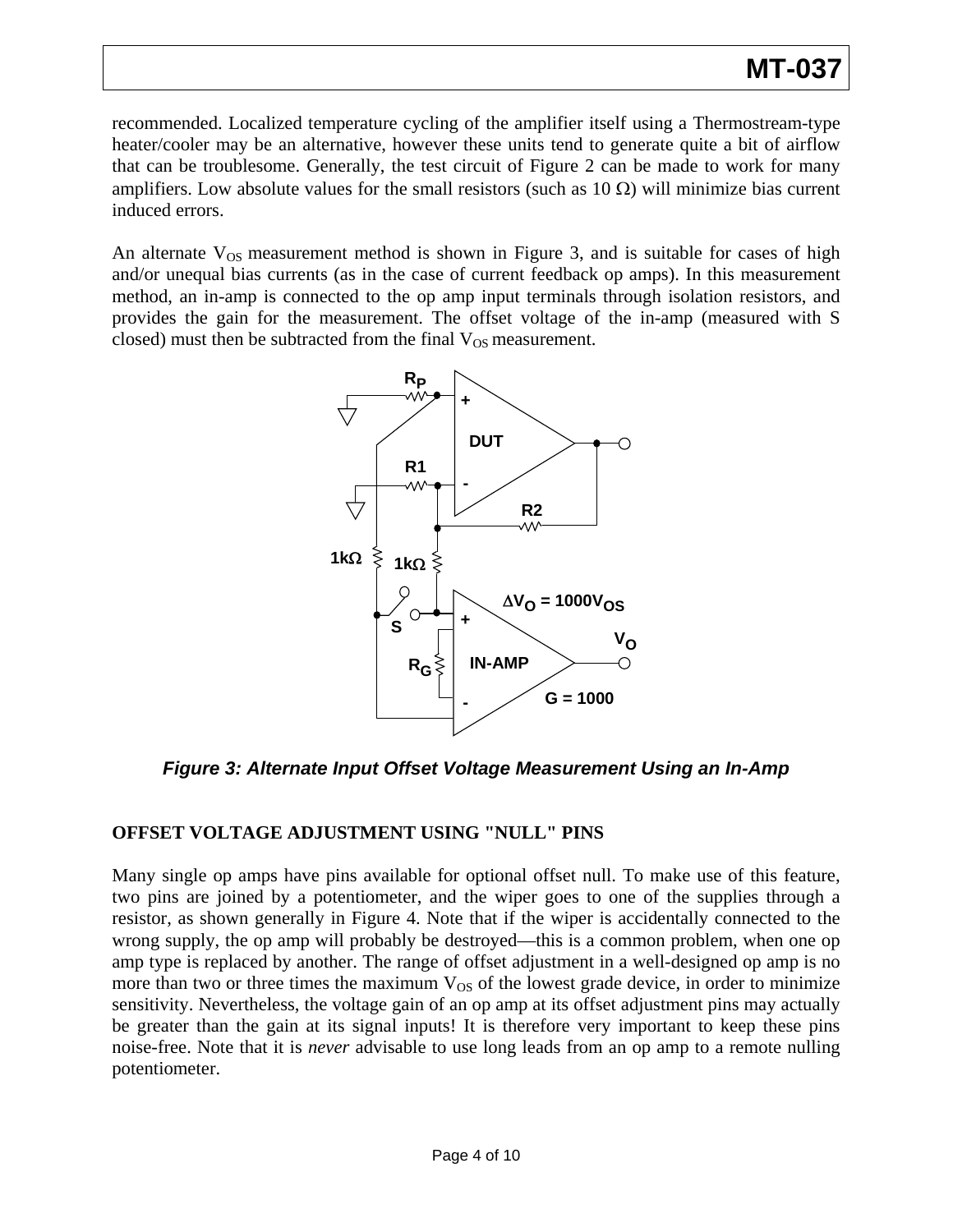# **MT-03**



٠ **R values depend on op amp. Consult data sheet**

 $\blacklozenge$ 

- ٠ **Use to null out input offset voltage, not system offsets!**
- ٠ **There may be high gain from offset pins to output — Keep them quiet!**
- ٠ **Nulling offset causes increase in offset temperature coefficient, approximately 4**μ**V/°C for 1mV offset null for FET inputs**

### *Figure 4: Offset Adjustment Pins*

As was mentioned above, the offset drift of an op amp with temperature will vary with the setting of its offset adjustment. The internal adjustment terminals should therefore be used only to adjust the op amp's own offset, *not to correct any system offset errors*, since doing so would be at the expense of increased temperature drift. The drift penalty for a FET input op amp is in the order of  $4 \mu V$ <sup>o</sup>C for each millivolt of nulled offset voltage. It is generally better to control offset voltage by proper device/grade selection.

### **OFFSET ADJUSTMENT (EXTERNAL METHODS)**

If an op amp doesn't have offset adjustment pins (popular duals and all quads do not), and it is still necessary to adjust the amplifier and system offsets, an external method can be used. This method is also most useful if the offset adjustment is to be done with a system programmable voltage, such as a DAC.

With an inverting op amp configuration, injecting current into the inverting input is the simplest method, as shown in Figure 5A. The disadvantage of this method is that there is some increase in noise gain possible, due to the parallel path of R3 and the potentiometer resistance. The resulting increase in noise gain may be reduced by making  $\pm V_R$  large enough so that the R3 value is much greater than R1||R2. Note that if the power supplies are stable and noise-free, they can be used as  $\pm V_R$ .

Figure 5B shows how to implement offset trim by injecting a small offset voltage into the noninverting input. This circuit is preferred over Figure 5A, as it results in no noise gain increase (but it requires adding  $R_P$ ). If the op amp has matched input bias currents, then  $R_P$  should equal R1|| R2 (to minimize the added offset voltage). Otherwise, R<sub>P</sub> should be less than 50  $\Omega$ . For higher values, it may be advisable to bypass  $R<sub>P</sub>$  at high frequencies.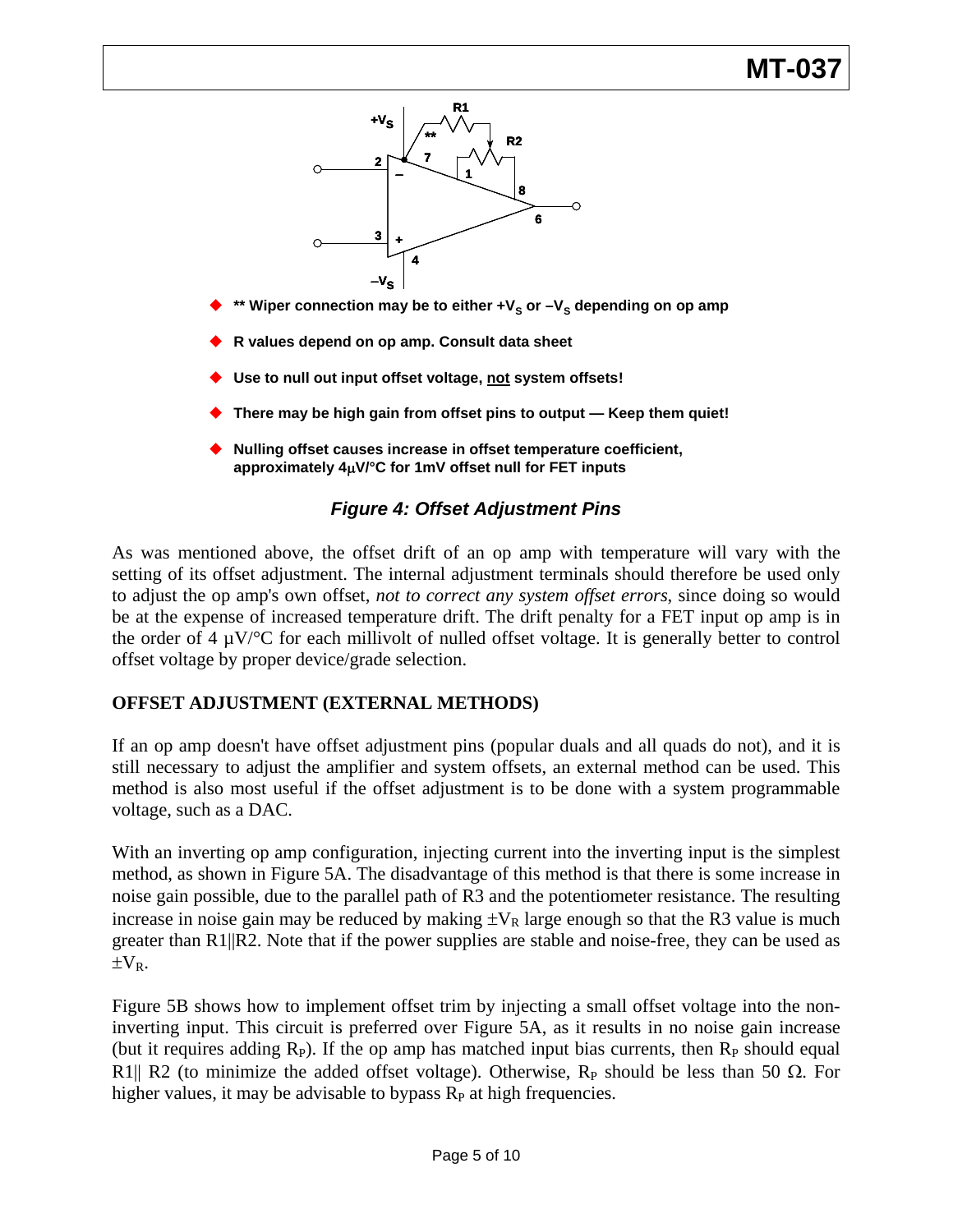

*Figure 5: Inverting Op Amp External Offset Trim Methods* 

The circuit shown in Figure 6 can be used to inject a small offset voltage when using an op amp in the non-inverting mode. This circuit works well for small offsets, where R3 can be made much greater than R1. Note that otherwise, the signal gain might be affected as the offset potentiometer is adjusted. The gain may be stabilized, however, if R3 is connected to a fixed low impedance reference voltage sources,  $\pm V_R$ .



*Figure 6: Non-Inverting Op Amp External Offset Trim Methods*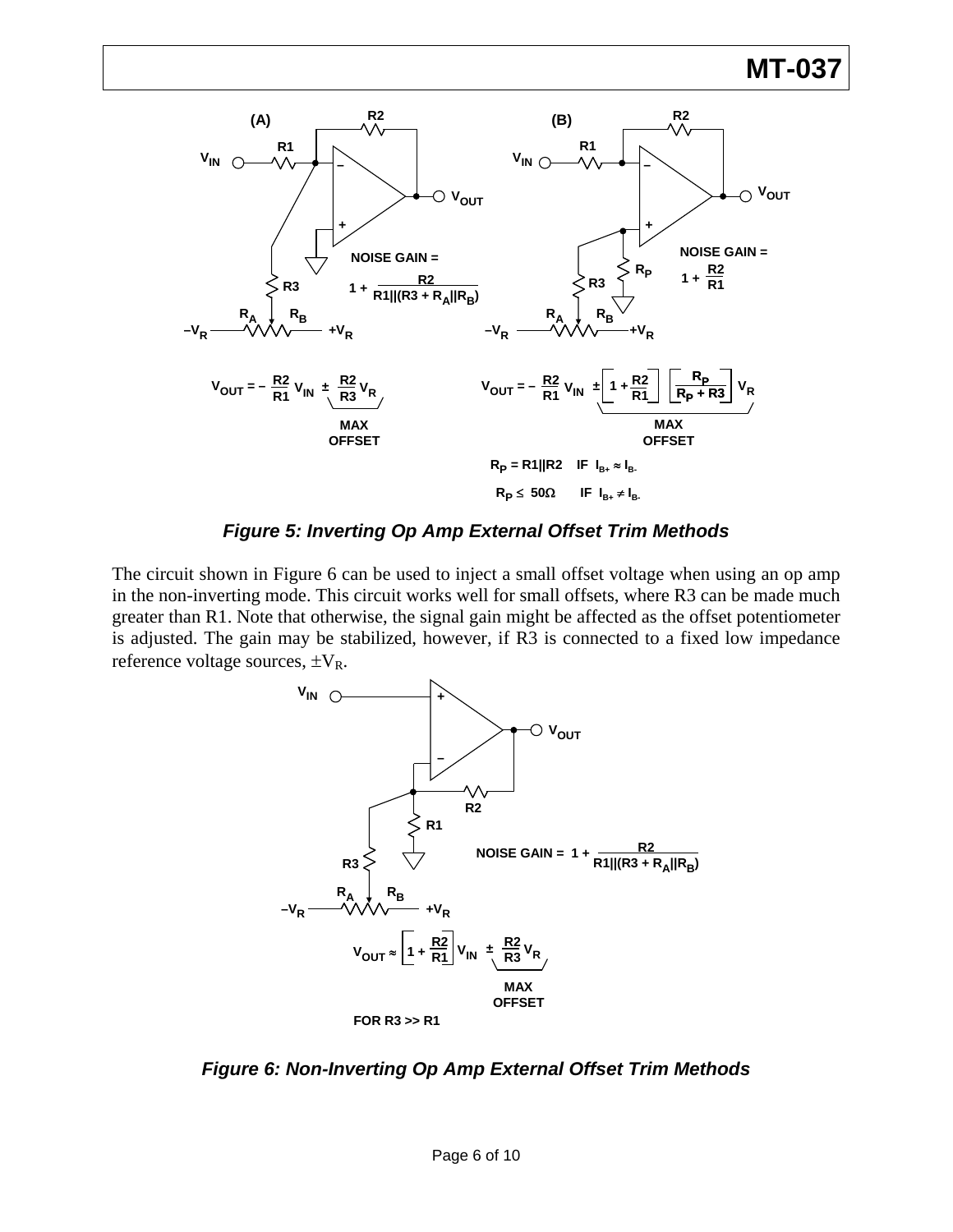### **OFFSET VOLTAGE TRIM PROCESSES**

The DigiTrim™ CMOS op amp family exploits the advantages of digital technology, so as to minimize the offset voltage normally associated with CMOS amplifiers. Offset voltage trimming is done after the devices are packaged. A digital code is entered into the device to adjust the offset voltage to less than 1 mV, depending upon the grade. Wafer testing is not required, and the patented Analog Devices' technique called DigiTrim™ requires no extra pins to accomplish the function. These devices have rail-to-rail inputs and outputs, and the NMOS and PMOS parallel input stages are trimmed separately using DigiTrim to minimize the offset voltage in both pairs. A functional diagram of a typical DigiTrim CMOS op amp is shown in Figure 7.



### *Figure 7: Analog Devices' DigiTrim™ Process for Trimming CMOS Op Amps*

DigiTrim adjusts the offset voltage by programming digitally weighted current sources. The trim information is entered through existing pins using a special digital sequence. The adjustment values can be temporarily programmed, evaluated, and readjusted for optimum accuracy before permanent adjustment is performed. After the trim is completed, the trim circuit is locked out to prevent the possibility of any accidental re-trimming by the end user.

The physical trimming, achieved by blowing polysilicon fuses, is very reliable. No extra pads or pins are required, and no special test equipment is needed to perform the trimming. The trims can be done after packaging so that assembly-related shifts can be eliminated. No testing is required at the wafer level because of high die yields.

The first devices to use this new technique are the Analog Devices' [AD8601](http://www.analog.com/en/prod/0%2C2877%2CAD8601%2C00.html), [AD8602](http://www.analog.com/en/prod/0%2C2877%2CAD8601%2C00.html), [AD8604](http://www.analog.com/en/prod/0%2C2877%2CAD8601%2C00.html)  (single, dual, quad) rail-to-rail CMOS amplifiers. The offset is trimmed for both high and low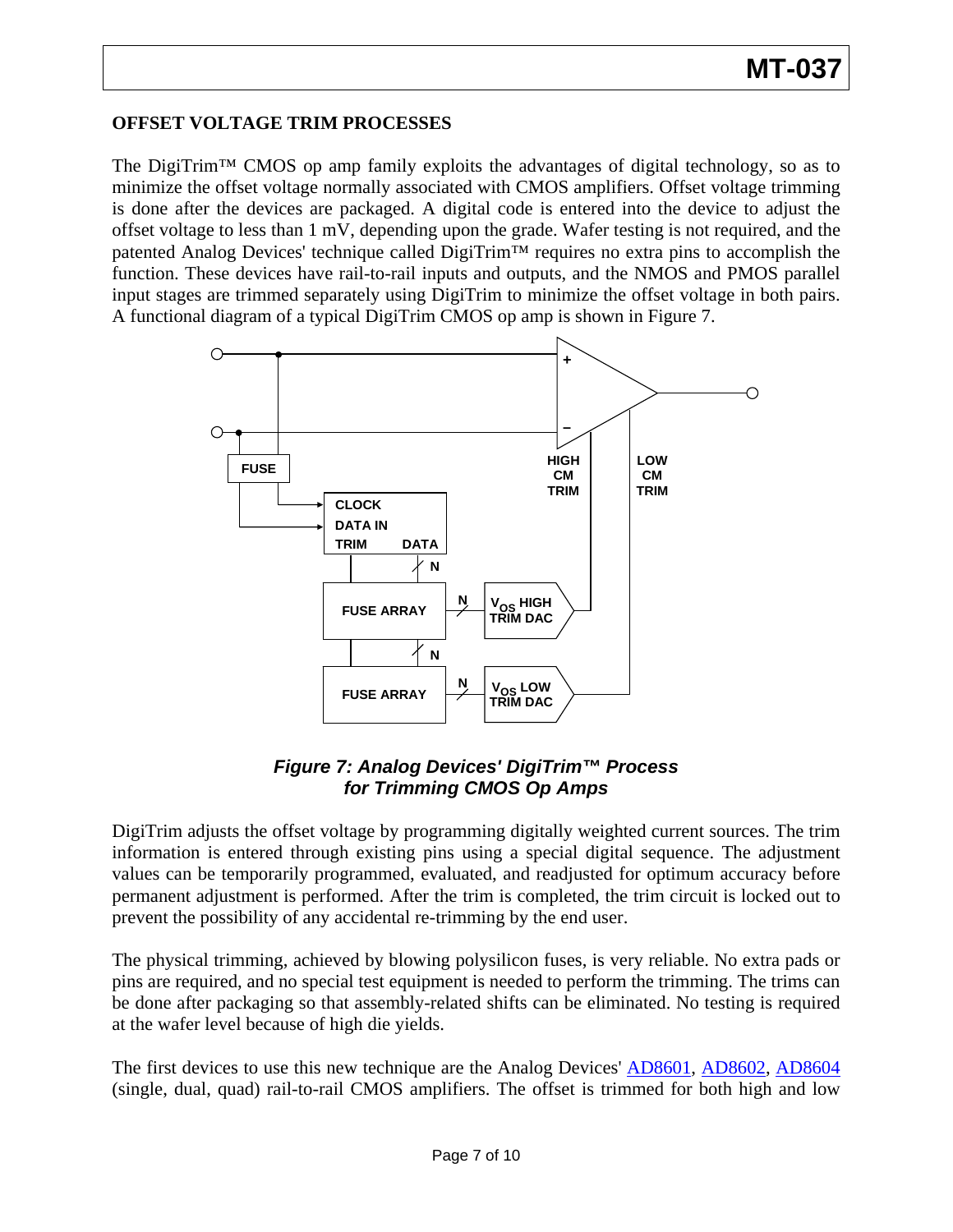common-mode conditions so that the offset voltage is under  $500 \mu$ V over the full common-mode input voltage range. The bandwidth of the op amps is 8 MHz, slew rate is  $5 \text{ V/}\mu\text{s}$ , and supply current is only 640 µA per amplifier.

The [AD8603](http://www.analog.com/en/prod/0,,759_786_AD8603%2C00.html), [AD8605,](http://www.analog.com/en/prod/0,,759_786_AD8603%2C00.html) [AD8607](http://www.analog.com/en/prod/0,,759_786_AD8603%2C00.html) (single, dual, quad) family have maximum offset voltages of 50 µV maximum over the full common-mode range. Gain-bandwidth is 400 kHz, and the supply current is only 50 µA per amplifier.

At this point it is useful to review the other popular trim methods. Analog Devices pioneered the use of thin film resistors and laser wafer trimming for precision amplifiers, references, data converters, and other linear ICs. Up to 16-bit accuracy can be achieved with trimming, and the thin film resistors themselves are very stable with temperature and can add to the thermal stability and accuracy of a device, even without trimming. Thin film deposition and patterning are processes that must be tightly controlled. The laser trimming systems are also quite expensive. In-package trimming is not possible, so assembly-related shifts cannot be easily compensated. Nevertheless, thin film trimming at the wafer level provides continuous fine trim resolution in precision integrated circuits where high accuracy and stability are required.

*Zener zapping* uses a voltage to create a metallic short circuit across the base-emitter junction of a transistor to remove a circuit element. The base-emitter junction is commonly referred to as a zener, although the mechanism is actually avalanche breakdown of the junction. During the avalanche breakdown across the base-emitter junction, the very high current densities and localized heating generate rapid metal migration between the base and emitter connections, leading to a metallic short across the junction. With proper biasing (current, voltage, and time), this short will have a very low resistance value. If a series of these base-emitter junctions are arranged in parallel with a string of resistors, zapping selected junctions will short out portions of the resistor string, thereby adjusting the total resistance value.

It is possible to perform zener zap trimming in the packaged IC to compensate for assemblyrelated shifts in the offset voltage. However, trimming in the package requires extra package pins. Alternately, trimming at the wafer level requires additional probe pads. Probe pads do not scale effectively as the process features shrink. So, the die area required for trimming is relatively constant regardless of the process geometries. Some form of bipolar transistor is required for the trim structures, therefore a purely MOS-based process may not have zener zap capability. The nature of the trims is discrete since each zap removes a predefined resistance value. Increasing trim resolution requires additional transistors and pads or pins, which rapidly increase the total die area and/or package cost. This technique is most cost-effective for fairly large-geometry processes where the trim structures and probe pads make up a relatively small percentage of the overall die area.

It was in the process of creating the industry standard [OP07](http://www.analog.com/en/amplifiers-and-comparators/operational-amplifiers-op-amps/op07/products/product.html) in 1975 that Precision Monolithics Incorporated pioneered zener zap trimming. The OP07 and other similar parts must be able to operate from over  $\pm 15$  V supplies. As a result, they utilize relatively large device geometries to support the high voltage requirements, and extra probe pads don't significantly increase die area.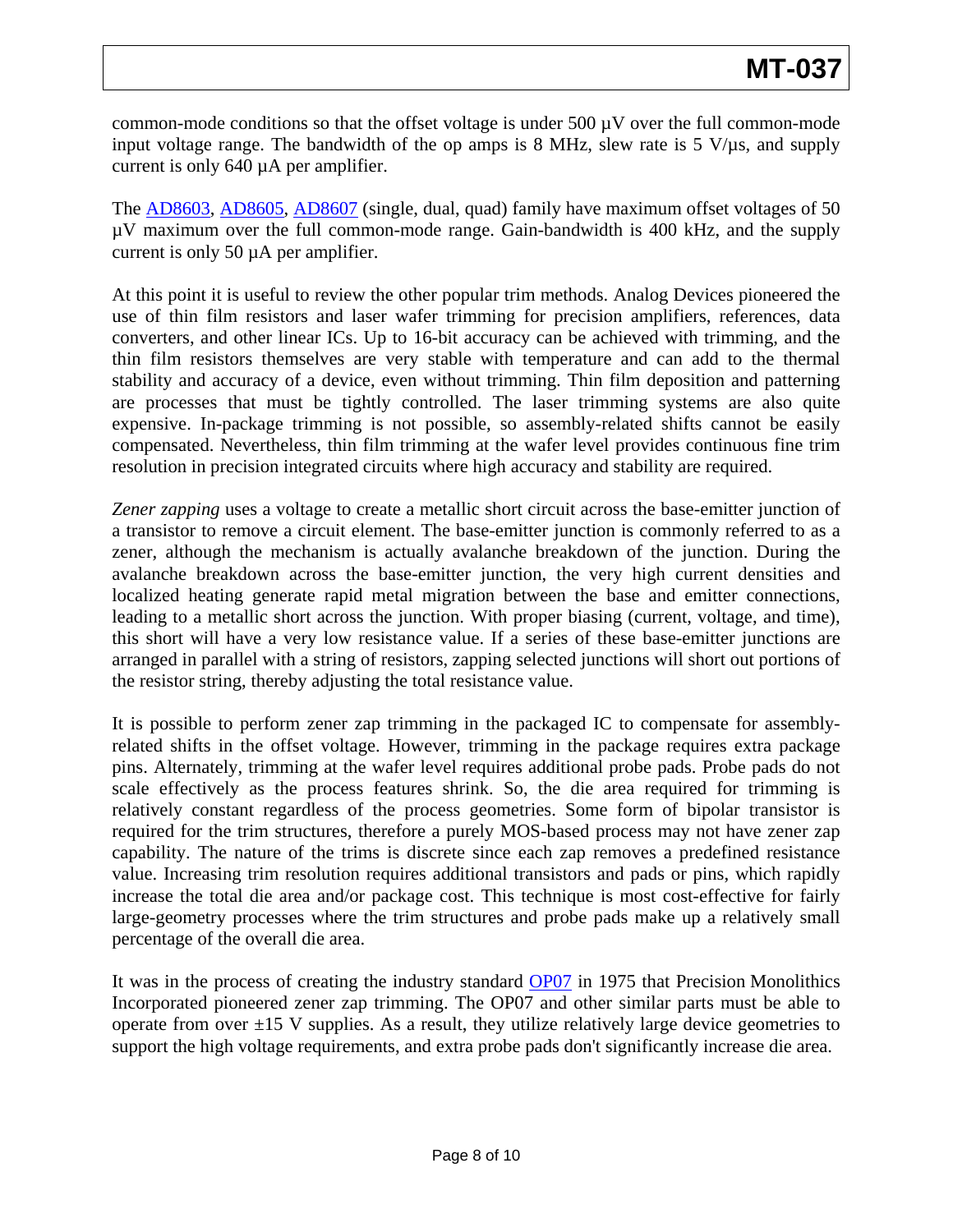*Link trimming* is the cutting of metal or poly-silicon links to remove a connection. In link trimming, either a laser or a high current is used to destroy a "shorted" connection across a parallel resistive element. Removing the connection increases the effective resistance of the combined element(s). Laser cutting works similar to laser trimming of thin films. The high local heat from the laser beam causes material changes that lead to a non-conductive area, effectively cutting a metal or conductive polysilicon connector.

The high-current link trim method works as an inverse to zener zapping—the conductive connection is destroyed, rather than created by a zener-zap.

Link trim structures tend to be somewhat more compact than laser trimmed resistor structures. No special processes are required in general, although the process may have to be tailored to the laser characteristics if laser cutting is used. With the high-current trimming method, testing at the wafer level may not be required if die yields are good. The laser cutting scheme doesn't require extra contact pads, but the trim structures don't scale with the process feature sizes. Laser cutting of links cannot be performed in the package, and requires additional probe pads on the die. In addition, it can require extra package pins for in-package high-current trims. Like zener zapping, link trimming is discrete. Resolution improvements require additional structures, increasing area and cost.

*EEPROM trimming* utilizes special, non-volatile digital memory to store trim data. The stored data bits control adjustment currents through on-chip D/A converters.

Memory cells and D/A converters scale with the process feature size. In-package trimming and even trimming in the customer's system is possible so that assembly-related shifts can be trimmed out. Testing at the wafer level is not required if yields are reasonable. No special hardware is required for the trimming beyond the normal mixed-signal tester system, although test software development may be more complicated.

Since the trims can be overwritten, it is possible to periodically reprogram the system to account for long-term drifts or to modify system characteristics for new requirements. The number of reprogram cycles possible depends on the process, and is finite. Most EEPROM processes provide enough rewrite cycles to handle routine re-calibration.

This trim method does require special processing. Stored trim data can be lost under certain conditions, especially at high operating temperatures. At least one extra digital contact pad/package pin is required to input the trim data to the on-chip memory.

This technique is only available on MOS-based processes due to the very thin oxide requirements. The biggest drawback is that the on-chip D/A converters are large—often larger than the amplifier circuits they are adjusting. For this reason, EEPROM trimming is mostly used for data converter or system-level products where the trim D/A converters represent a much smaller percentage of the overall die area.

Figure 8 summarizes the key features of each ADI trim method. It can be seen from that all trim methods have their respective places in producing high performance linear integrated circuits.